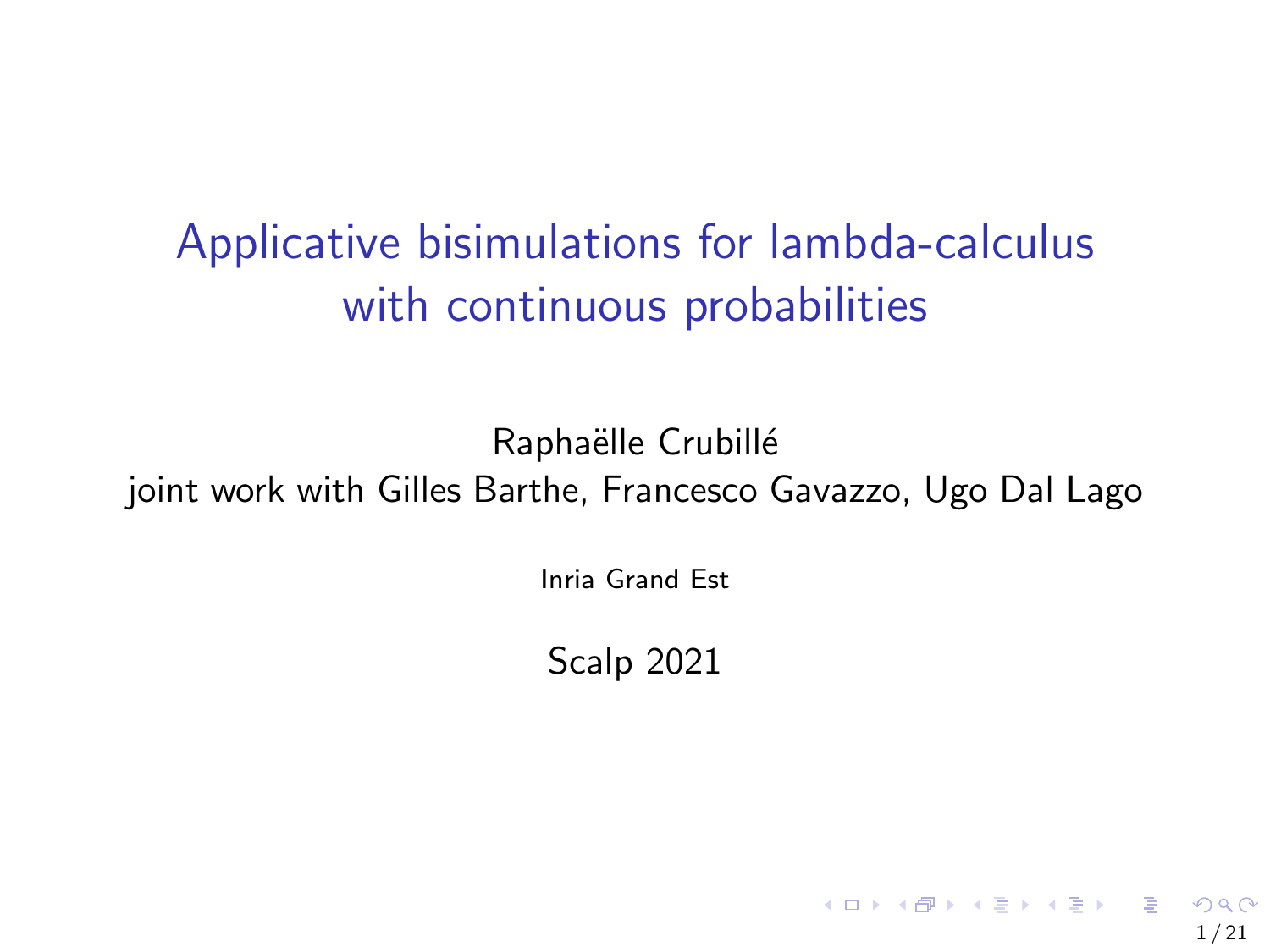# Discrete randomized programs

The program can make probabilistic choices at any point during its execution.



#### Faster algorithms

e.g. Randomised sorting algorithms:

#### Quick-sort:

#### Randomised Quick-sort:

worst case time complexity  $= O(n^2)$ .

### Expected worst case time complexity  $= O(n \log n)$ .

### In computational cryptography

Can be a necessity in order to achieve security (e.g. secure encryption in an asymmetric setting.)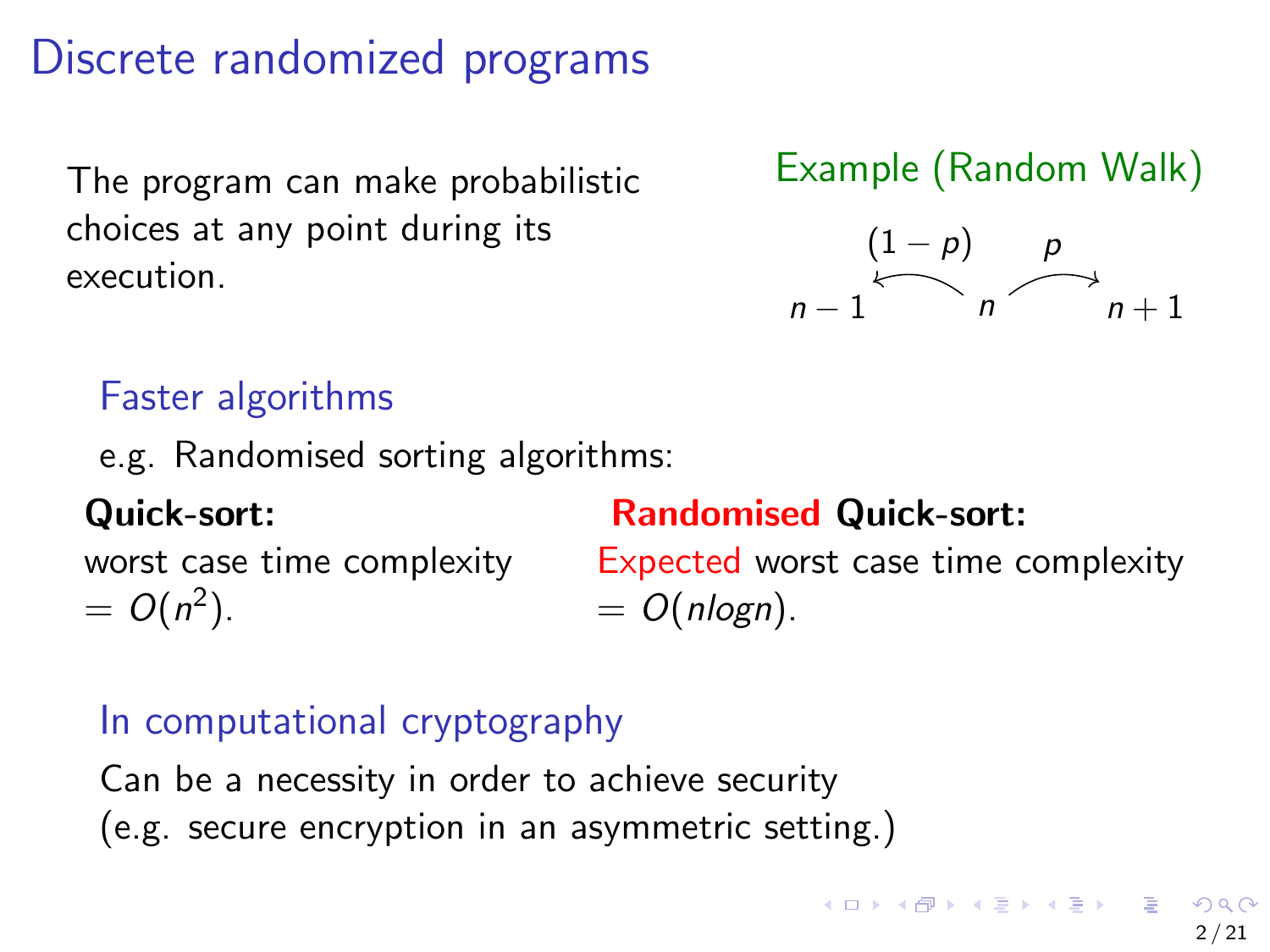## Continuous statistical programming

The program can:

- sample from standard probability distributions (Gaussian distribution, uniform distribution...);
- modify them using a push-forward operation

### Example

Build an exponential distribution from a uniform one let  $x =$  sample in  $-\log(x)$ .



To describe the behaviour of systems:

- with inherent uncertainty
- $\bullet$  of whom we have incomplete knowledge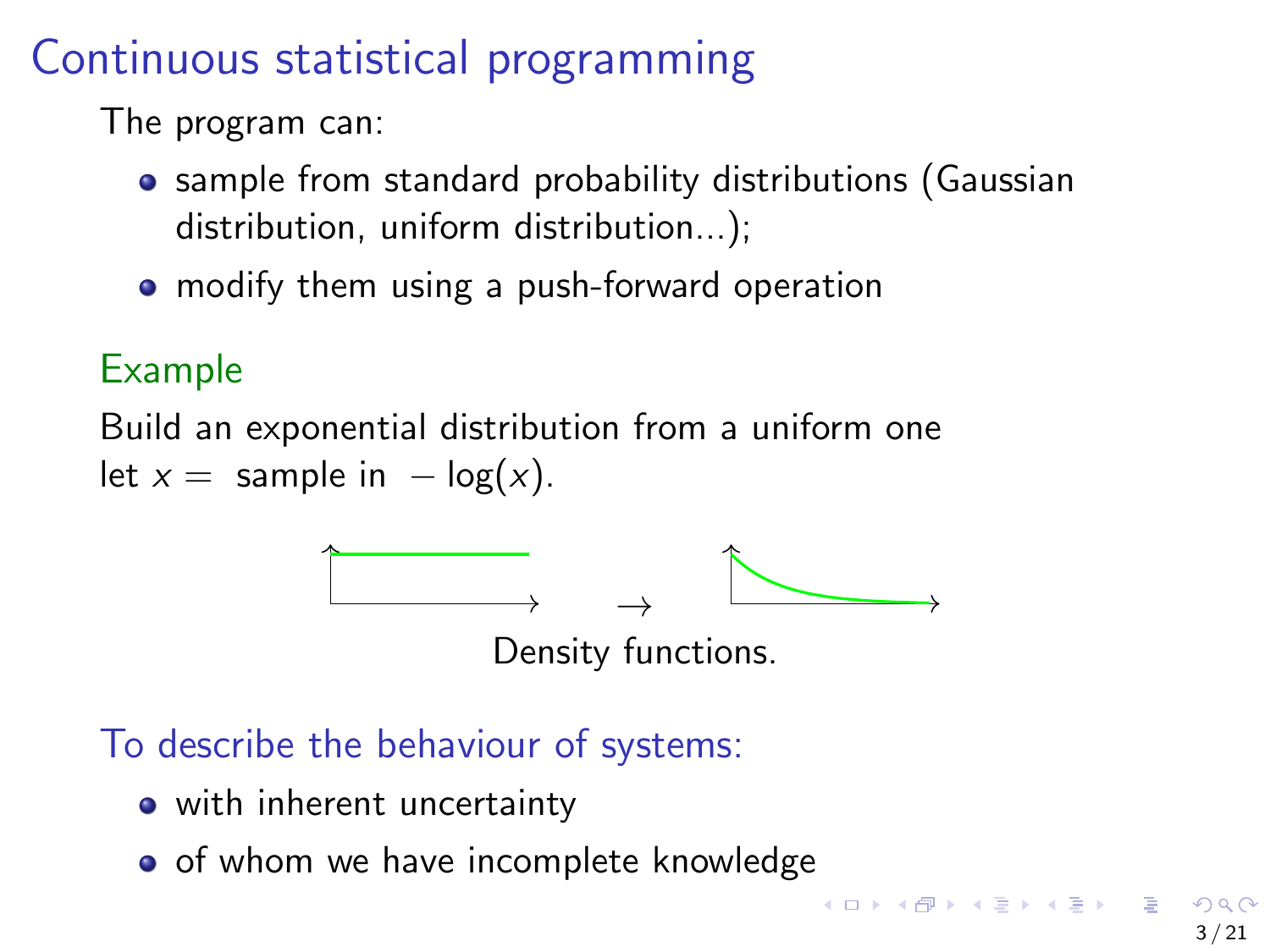## Higher-order Probabilistic Programming

Higher-order languages extended with:

- Discrete randomized algorithms (e.g. randomized sorting);
- continuous probability distributions (e.g. to model physical systems);

$$
M \in \Lambda ::= x \mid \lambda x^{A} \cdot M \mid (MN) \mid (YN)
$$
  
\n
$$
\mid \text{ if } z \in M, N, L) \mid \text{ let } x = M \text{ in } N)
$$
  
\n
$$
\mid M \oplus N \mid \underline{n} \mid \text{ succ } (M) \mid \text{ pred } (M), \quad n \in \mathbb{N}
$$
  
\n
$$
\mid \text{ sample } \mid \underline{r} \mid \underline{f}, \quad r \in \mathbb{R}, f : \mathbb{R} \to \mathbb{R} \text{ mesureable}
$$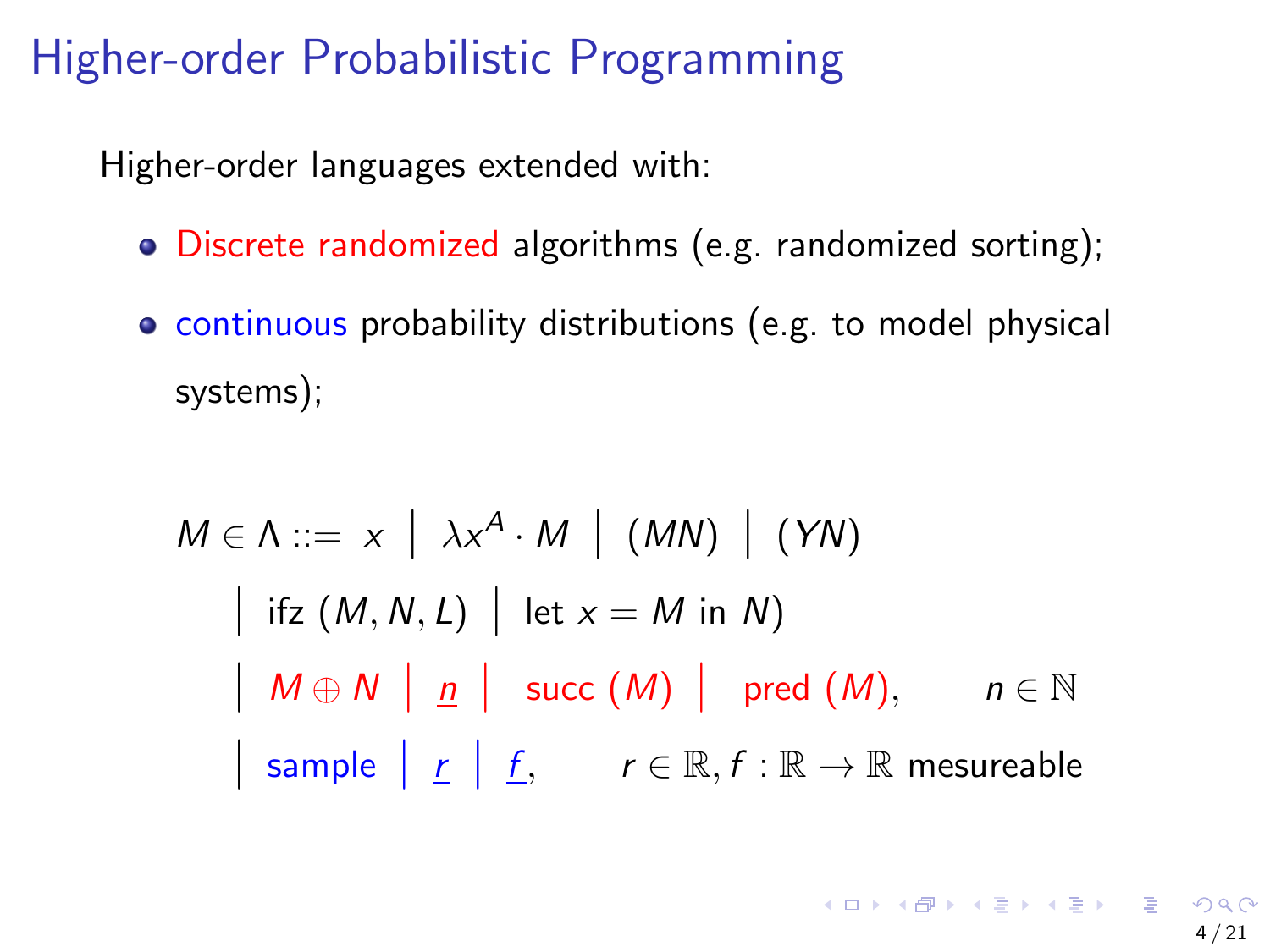## <span id="page-4-0"></span>Operational Semantics.

Discrete case  $\llbracket M \rrbracket$  : Values  $\rightarrow$  [0, 1] a discrete distribution

# Continuous case  $\llbracket M \rrbracket : \Sigma_{\text{Values}} \rightarrow [0, 1]$  a continuous distribution where:

 $\Sigma_{\text{Values}} \subset$  Parts(Values) a σ-algebra;

### Example

- $[\![ \mathbf{t} \oplus \mathbf{f} ]\!] = \mathscr{D}$  with  $\mathscr{D}(\mathbf{t}) = \frac{1}{2}$ ,  $\mathscr{D}(\mathbf{f}) = \frac{1}{2}$ ;
- $\left[\det x = \text{sample in } (\lambda y.x + y)\right] = \mathscr{D}$  with

$$
\mathscr{D}: A \in \Sigma_{\text{Values}} \mapsto \mu_{\text{Borel}}(\{z \in [0,1] \mid (\lambda y. z + y) \in A\})
$$

e.g.  $\mathscr{D}(\{\lambda y.r+y \mid r \in [\frac{1}{3}$  $\frac{1}{3}, \frac{2}{3}$  $\frac{2}{3}$ ] } ) =  $\frac{1}{3}$ .

 $\mathbf{A} \equiv \mathbf{A} + \mathbf{A} + \mathbf{A} + \mathbf{A} + \mathbf{A} + \mathbf{A} + \mathbf{A} + \mathbf{A} + \mathbf{A} + \mathbf{A} + \mathbf{A} + \mathbf{A} + \mathbf{A} + \mathbf{A} + \mathbf{A} + \mathbf{A} + \mathbf{A} + \mathbf{A} + \mathbf{A} + \mathbf{A} + \mathbf{A} + \mathbf{A} + \mathbf{A} + \mathbf{A} + \mathbf{A} + \mathbf{A} + \mathbf{A} + \mathbf{A} + \mathbf{A} + \mathbf{A} + \math$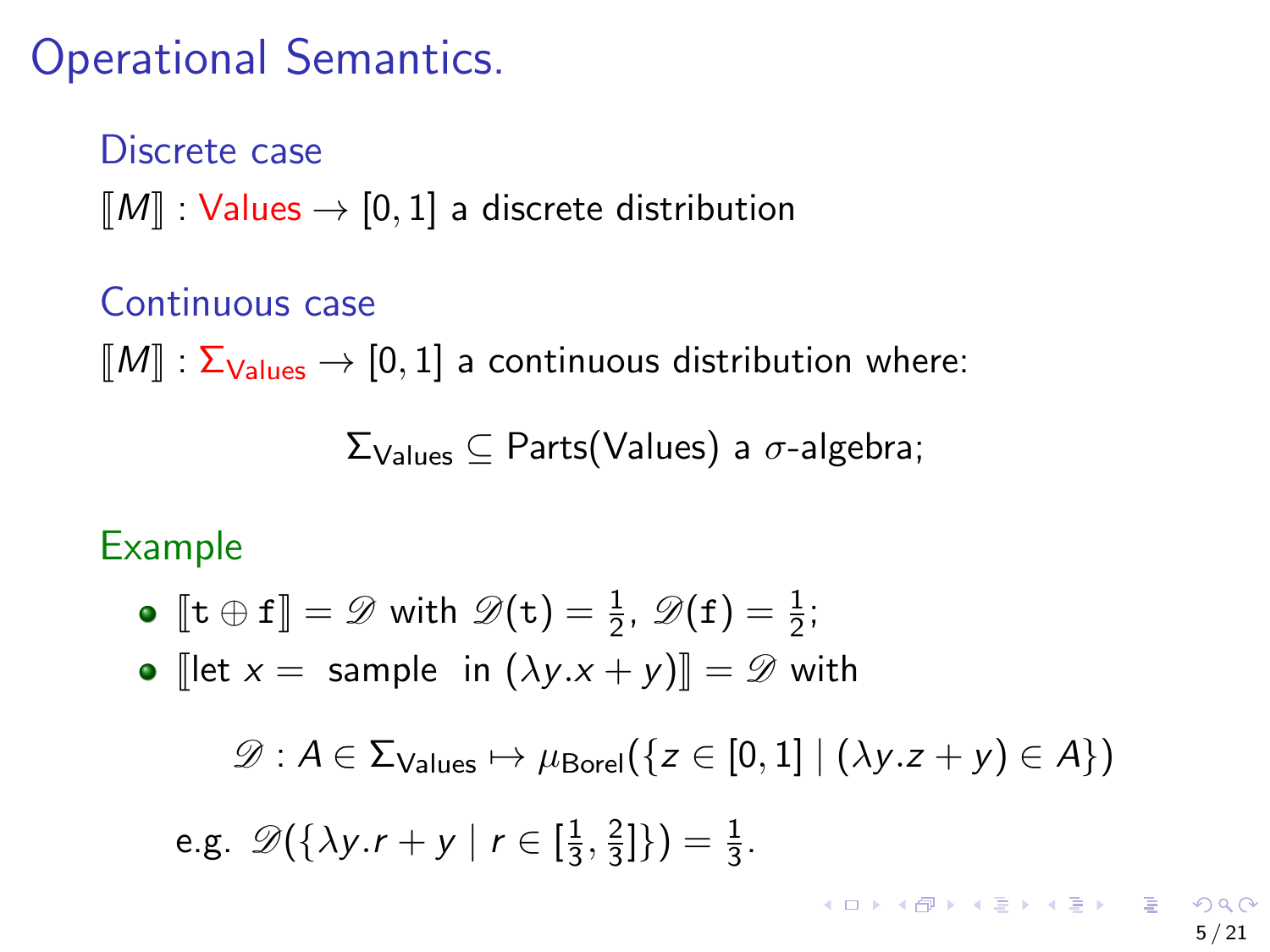# <span id="page-5-0"></span>Morris Context Equivalence (1969)

## Comparing Two Programs

check whether two programs behaves the same no matter how the environment interacts with them (compiler optimisation, verification of a specification...);

#### When are two programs context equivalent?

- $\bullet$  Environments are modelled as **contexts**-i.e. terms with a hole–thus by way of the underlying language
- **•** Two terms are context equivalent if their **observable** behaviour is the same in any context.

### Definition (Context Equivalence)

 $M \equiv^{\text{ctx}} N$  when  $\forall$  context C that returns a ground type,

 $\llbracket \mathcal{C}[M] \rrbracket = \llbracket \mathcal{C}[N] \rrbracket$  as distributions.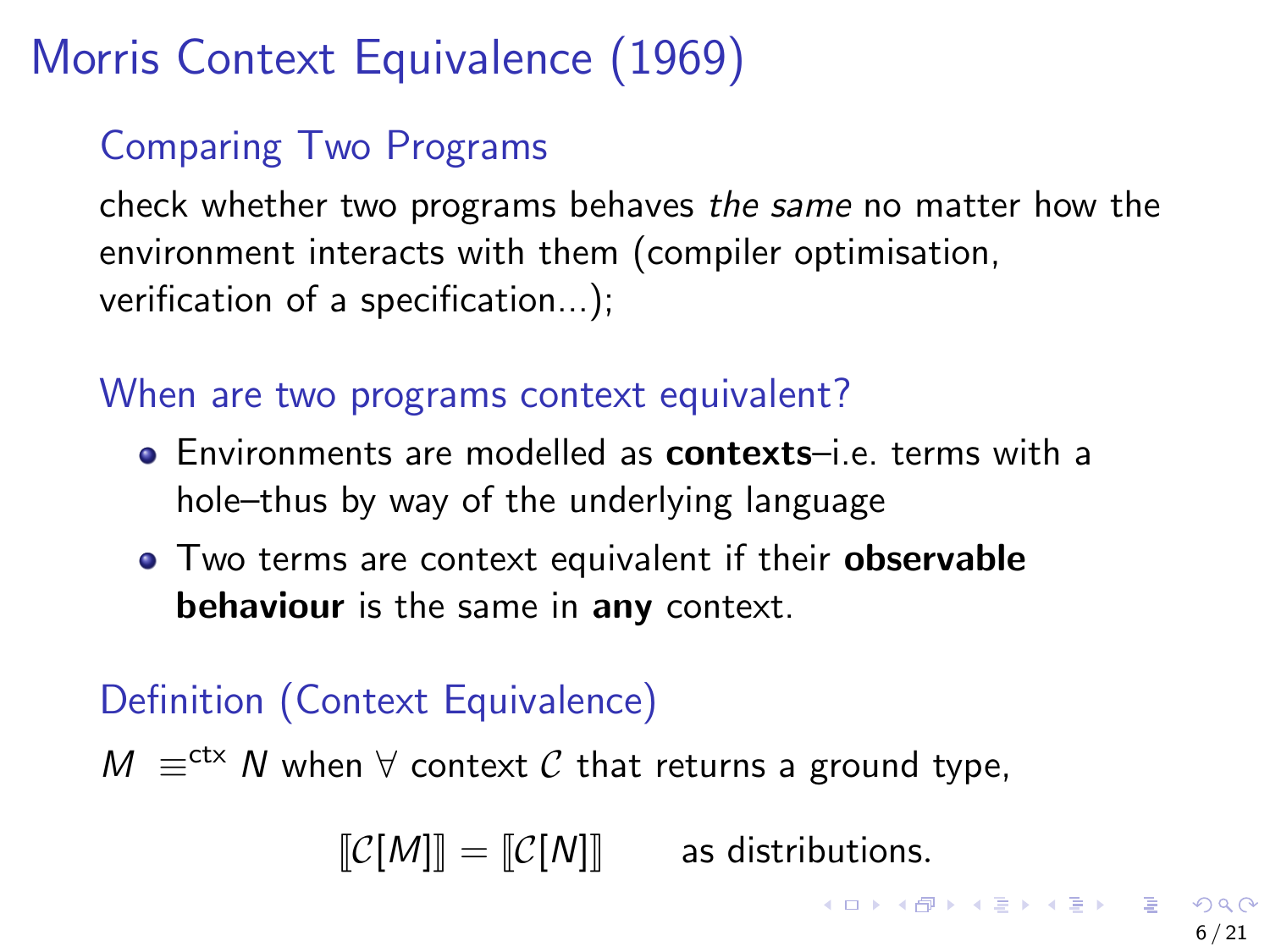# Contextual Reasoning– Challenges

$$
\bullet \ M \not\equiv^{\text{ctx}} N ?
$$

Find one context  $\mathcal C$  able to distinguish them.

• 
$$
M \equiv^{\text{ctx}} N
$$
?

all contexts should be considered.

### Objective:

A characterisation of context equivalence that gets rid of the universal quantification on contexts.

## Definition

A binary relation  $R$  on programs is:

- sound when  $MRN \Rightarrow M = ctxN$
- complete when  $M \equiv^{\text{ctx}} N \Leftrightarrow MRN$ .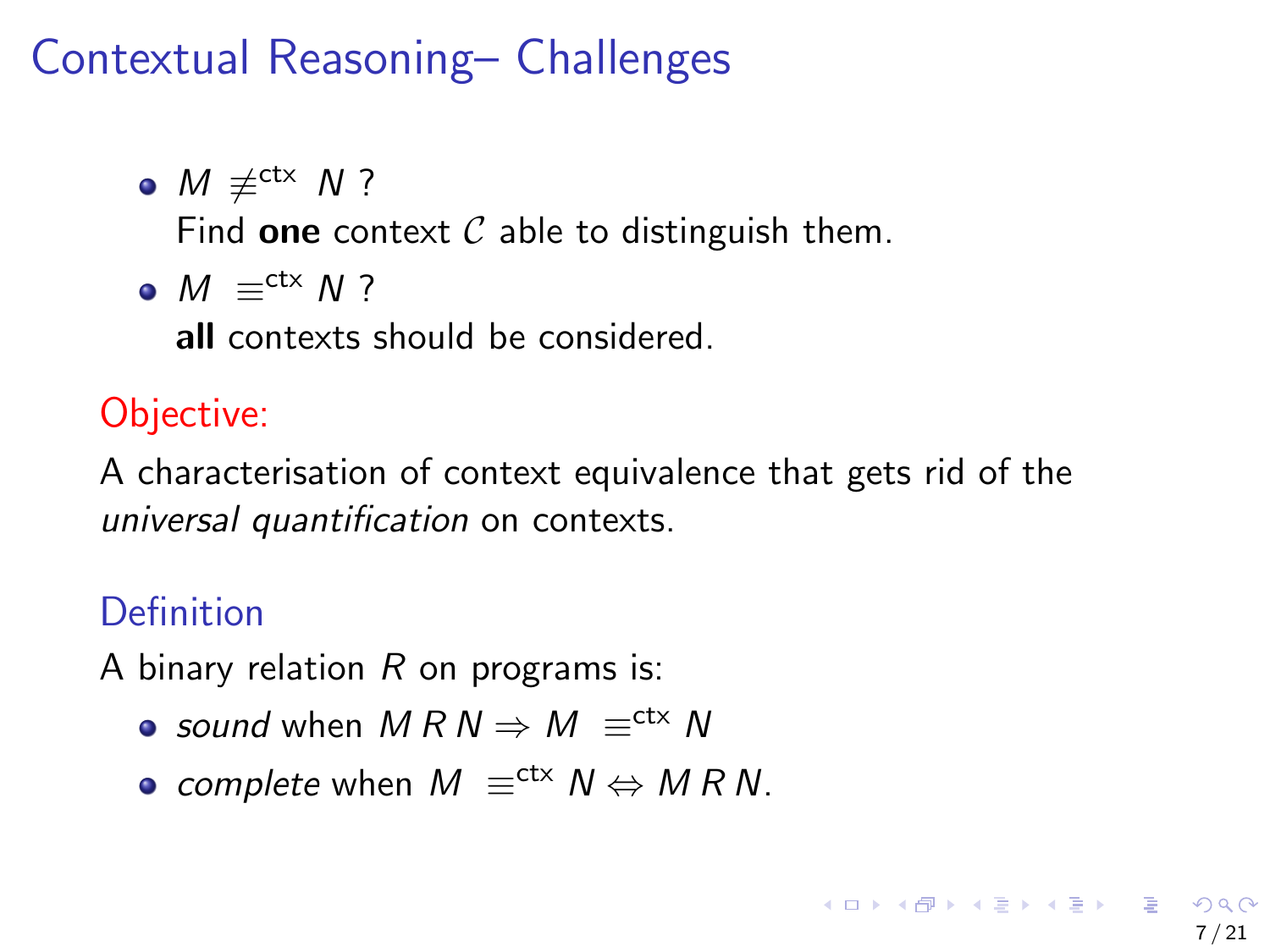- Expressing interactively the semantics as a Labelled Transition System.
- Obtain an equivalence on programs from the bisimulation on this system.

| <b>Programs Values</b>   |                                             |
|--------------------------|---------------------------------------------|
| M                        |                                             |
| Ν                        |                                             |
| L                        |                                             |
| ٠<br>$\blacksquare$<br>٠ | K ロ ▶ K @ ▶ K 할 ▶ K 할 ▶ ① 할 → ① 의 안<br>8/21 |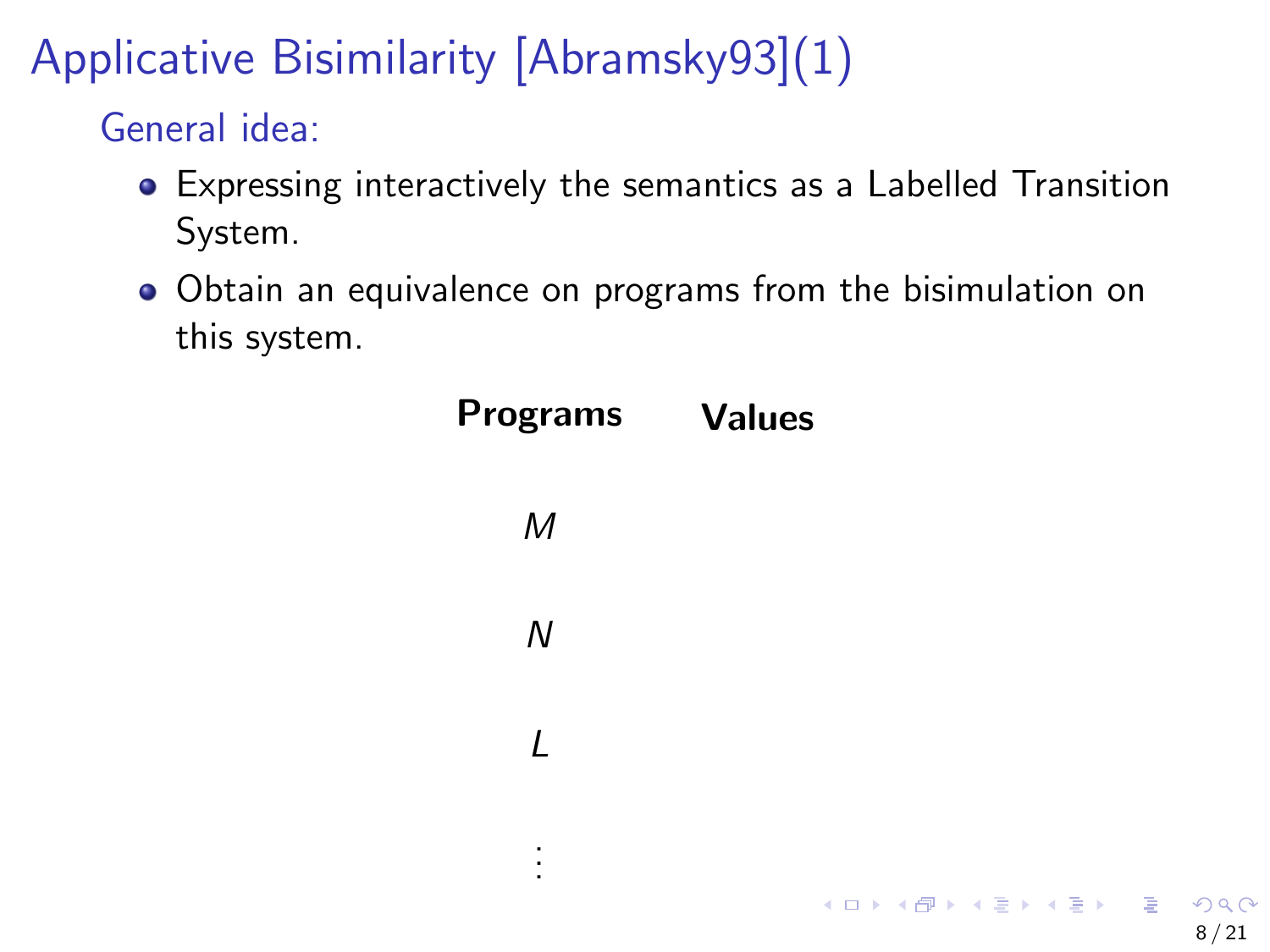- Expressing interactively the semantics as a Labelled Transition System.
- Obtain an equivalence on programs from the bisimulation on this system.

| Programs    | <b>Values</b>            |                                             |  |
|-------------|--------------------------|---------------------------------------------|--|
| М           | V                        |                                             |  |
| N           | W                        |                                             |  |
| I           | U                        |                                             |  |
| ٠<br>٠<br>٠ | ٠<br>٠<br>$\blacksquare$ |                                             |  |
|             |                          | K ロ ▶ K @ ▶ K 할 ▶ K 할 ▶ ① 할 → ① 의 ①<br>8/21 |  |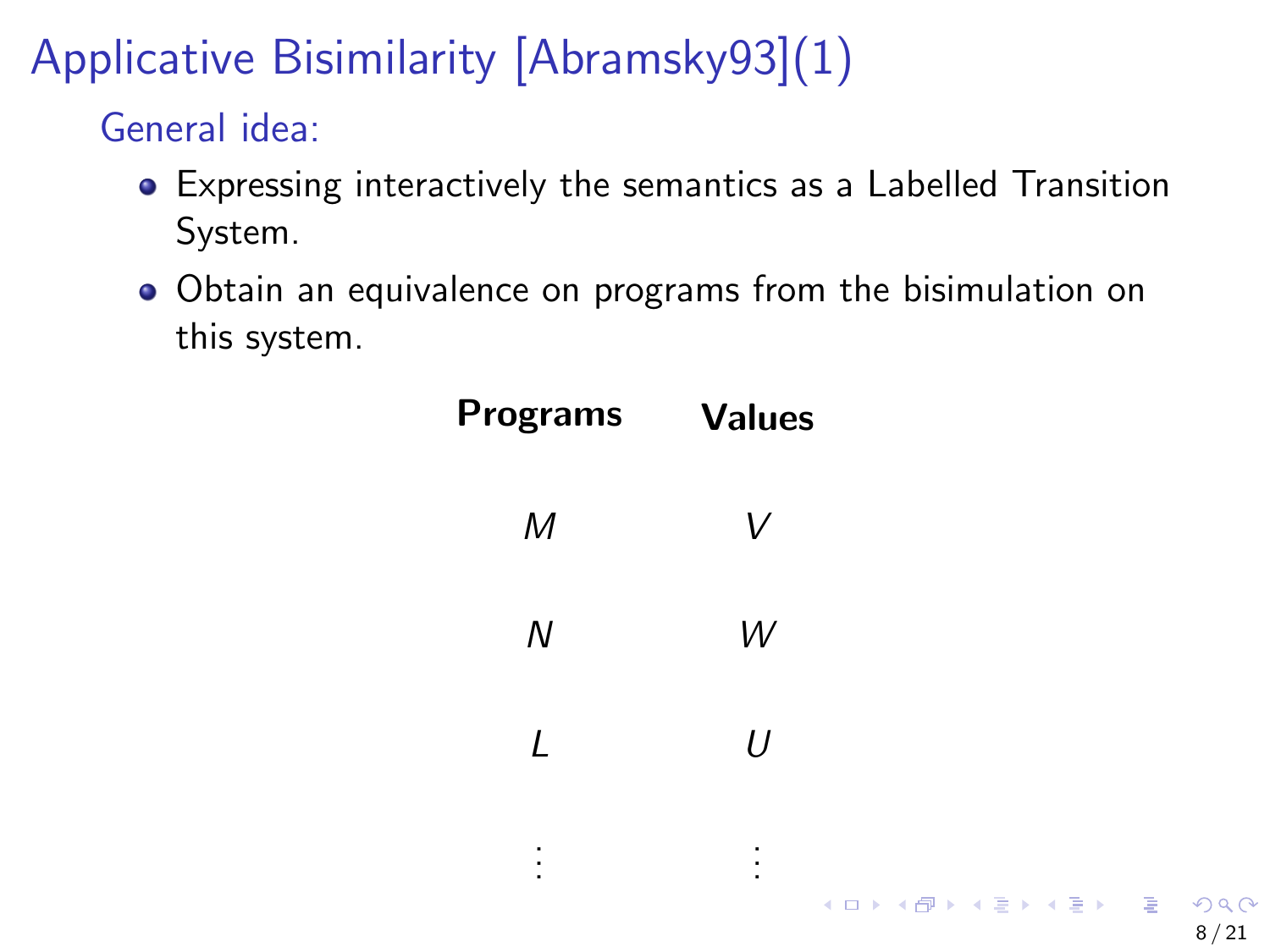General idea:

- Expressing interactively the semantics as a Labelled Transition System.
- Obtain an equivalence on programs from the bisimulation on this system.



M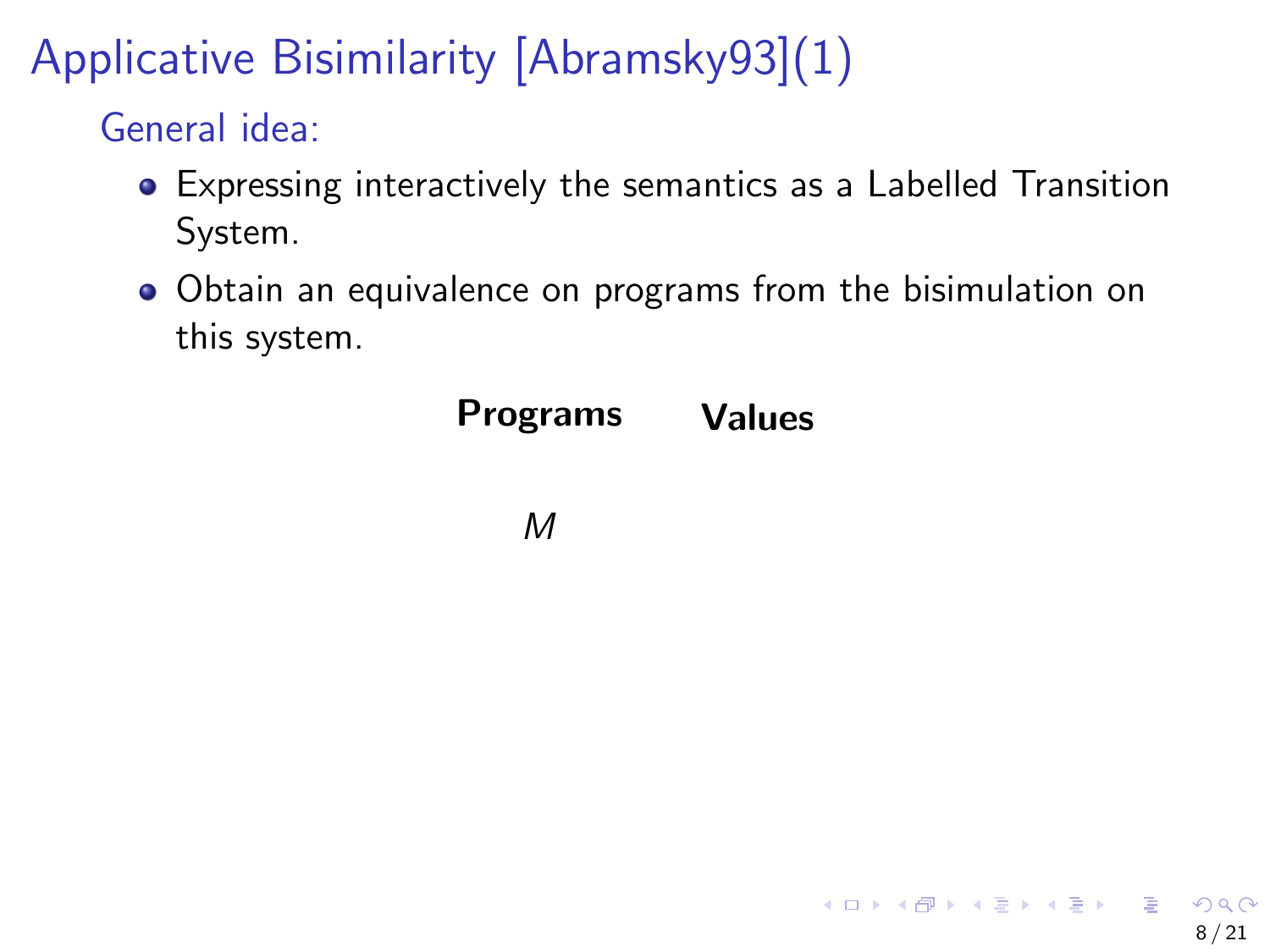- Expressing interactively the semantics as a Labelled Transition System.
- Obtain an equivalence on programs from the bisimulation on this system.

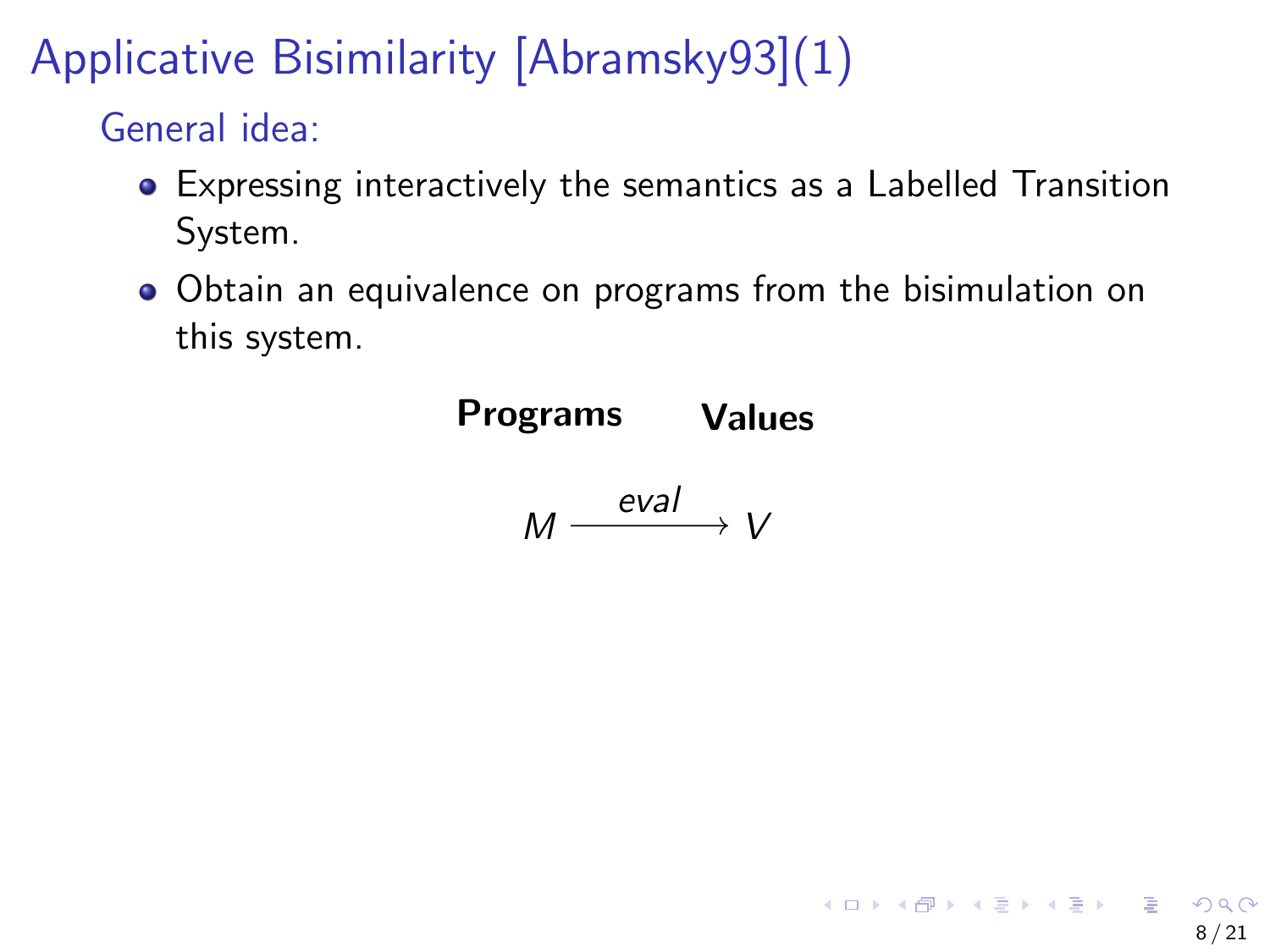- Expressing interactively the semantics as a Labelled Transition System.
- Obtain an equivalence on programs from the bisimulation on this system.



 $\lambda x. N$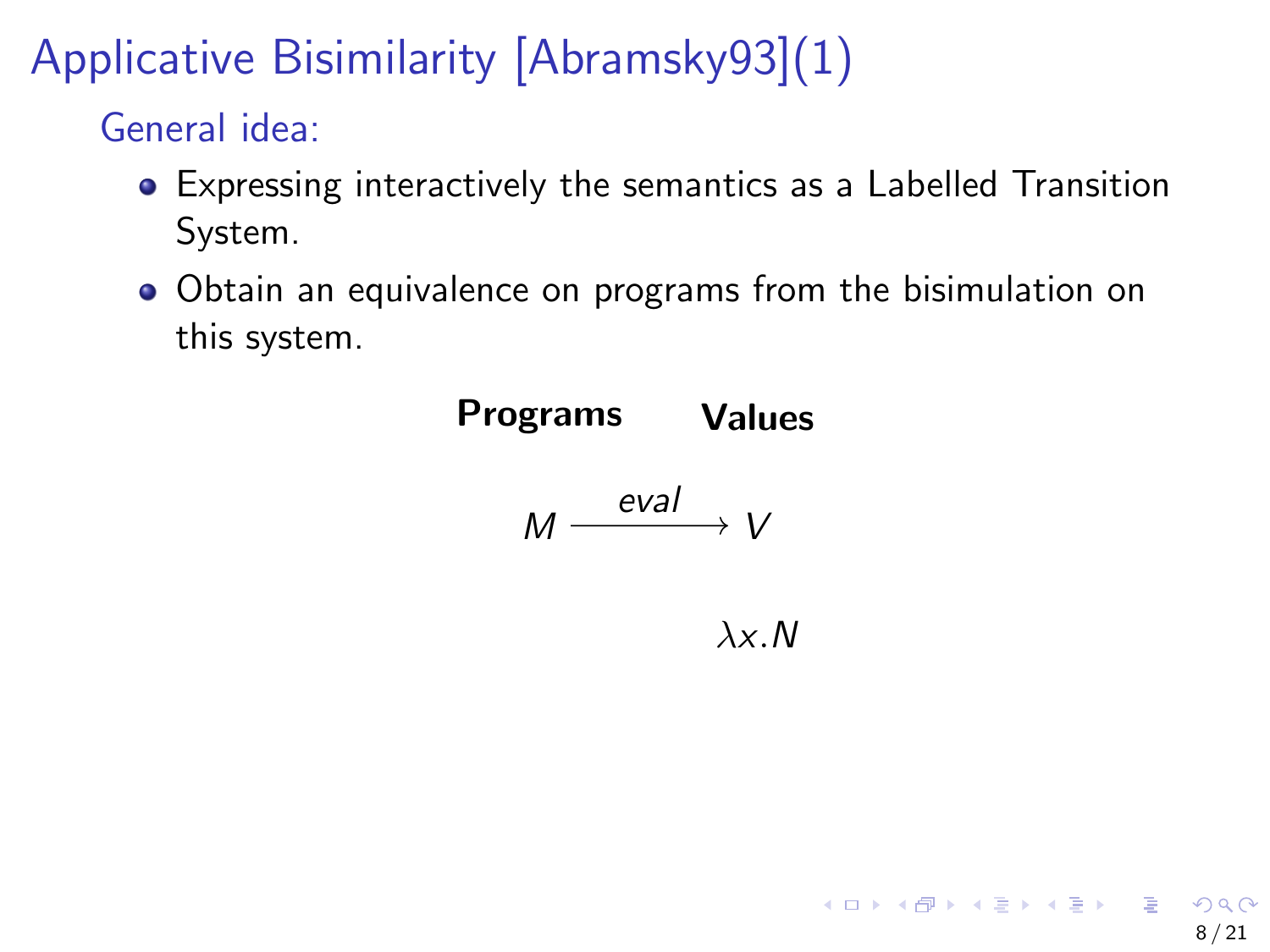- Expressing interactively the semantics as a Labelled Transition System.
- Obtain an equivalence on programs from the bisimulation on this system.

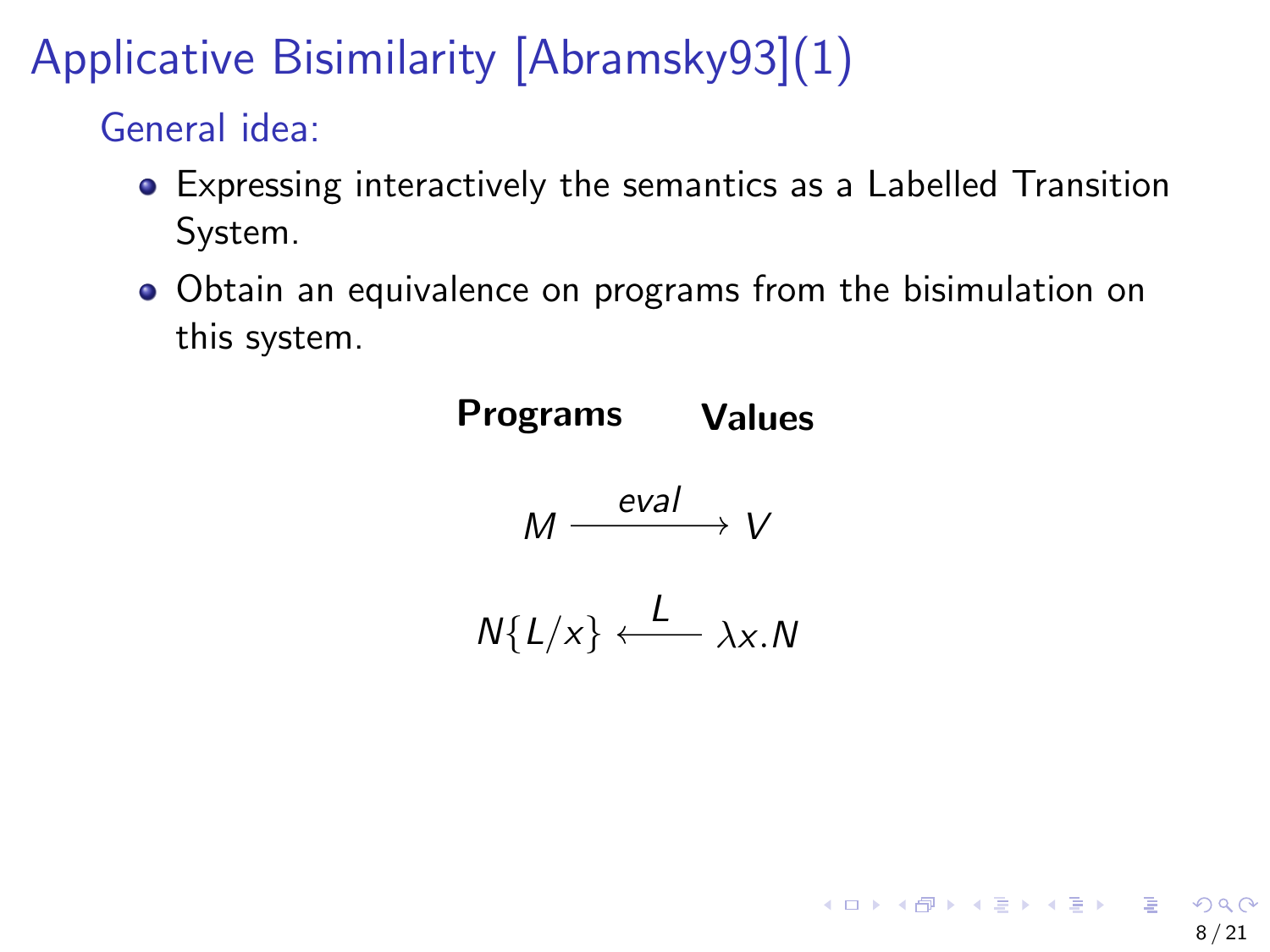

- Similarity: union of all simulations, denoted  $\preceq$ ;
- $\bullet$  Bisimilarity: union of all bisimulations, denoted  $\sim$ .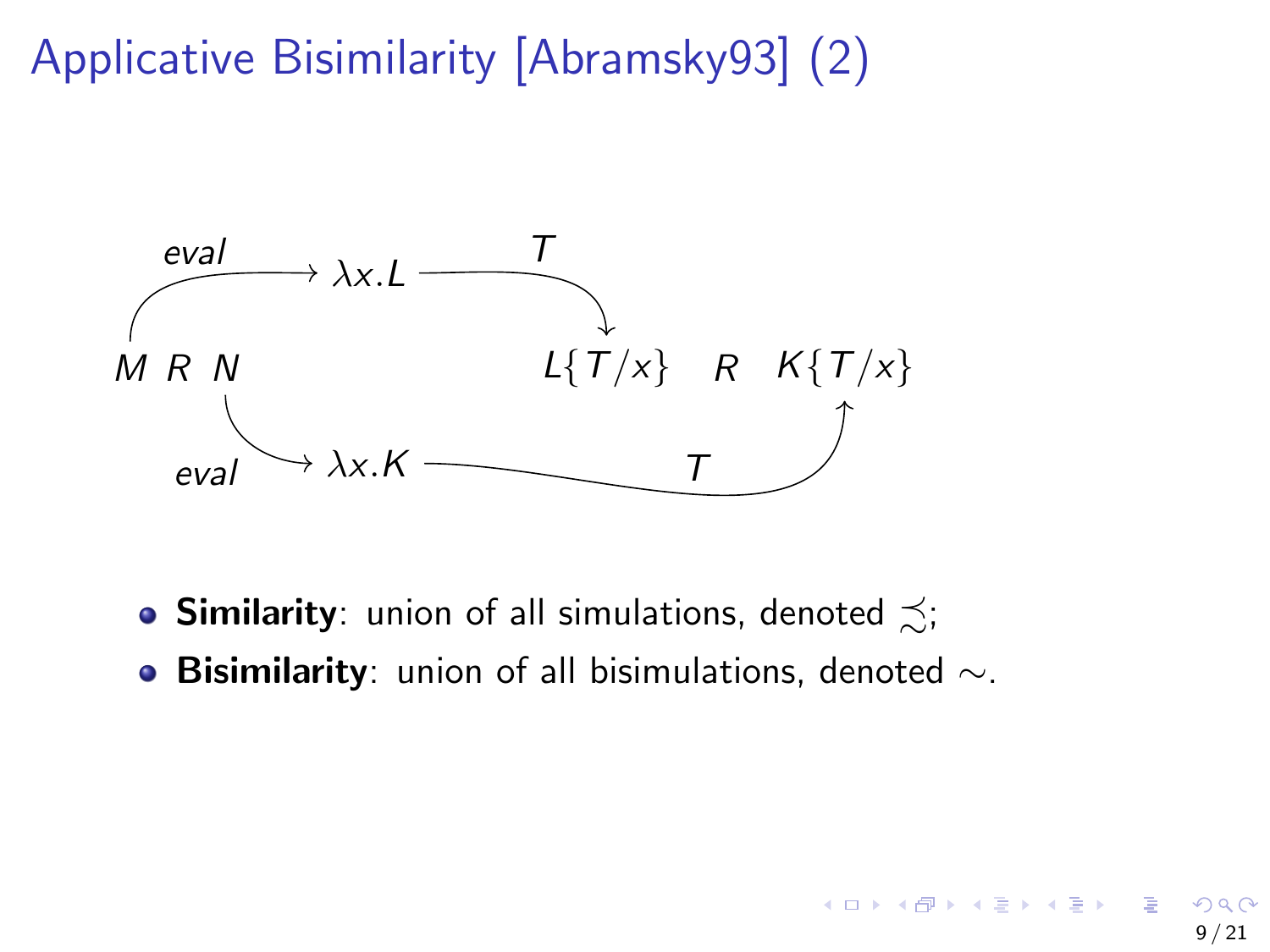Full Abstraction results (deterministic case)

#### Untyped pure  $\lambda$ -calculus, where we observe **convergence**

| $\subseteq~\equiv^{\mathsf{ctx}}$ | $\sim \ \equiv \ \equiv^{\mathsf{ctx}}$ | $\prec$ $\subset \overline{<^{ctx}}$ | $\preceq = \leq^{\mathsf{ctx}}$ |
|-----------------------------------|-----------------------------------------|--------------------------------------|---------------------------------|
|                                   |                                         |                                      |                                 |
|                                   |                                         |                                      |                                 |

[Abramsky1990,Howe1993]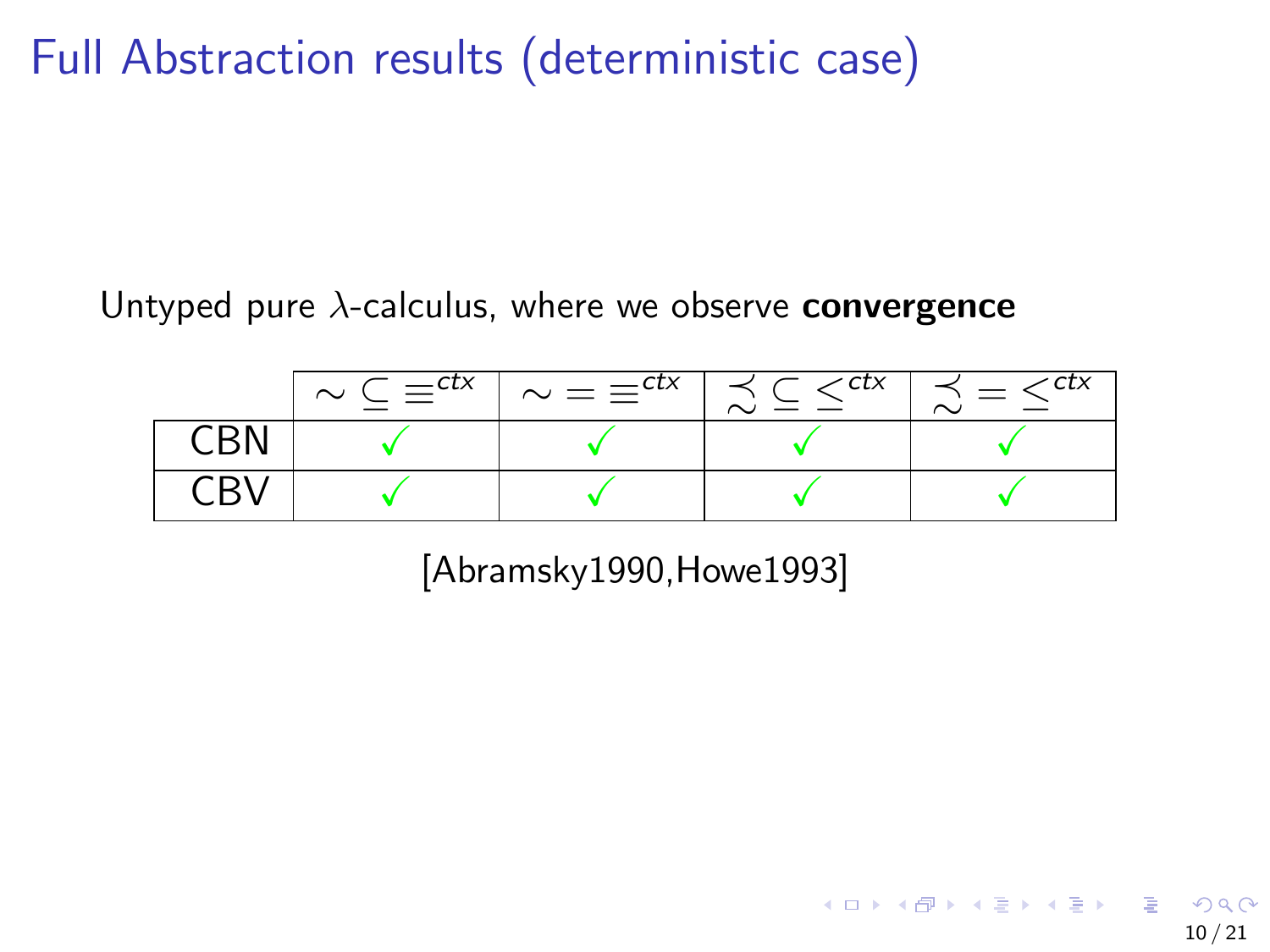## Bisimilarity for discrete probabilistic systems (LMC)

### Definition (Labelled Markov Chain)

a triple  $\mathcal{M} = (\mathcal{S}, \mathcal{A}, \{h_a \mid a \in \mathcal{A}\})$ , where

- $\bullet$  S is a countable set of *states.* A a countable set of *labels*:
- $\bullet$  h<sub>a</sub> is a transition probability matrix, i.e., a function  $h_a: S \times S \rightarrow [0, 1]$  such that  $\forall s, a, h_a(s, \cdot)$  is a (sub)-distribution;

## Definition ([Larsen-Skou'91])

A symmetric relation  $R$  on  $S$  is a bisimulation when:

$$
s R t \Rightarrow \forall a \in \mathcal{L}, \forall X \subseteq S \text{ R-closed}, h_a(s, X) = h_a(t, X).
$$

Theorem (Logical caracterisation[Breugel et al'05])

$$
\phi ::= \top \quad | \quad \_{p} \cdot \phi \quad | \quad \phi \wedge \phi
$$

11 / 21

イロト 不優 トメ 差 トメ 差 トー 差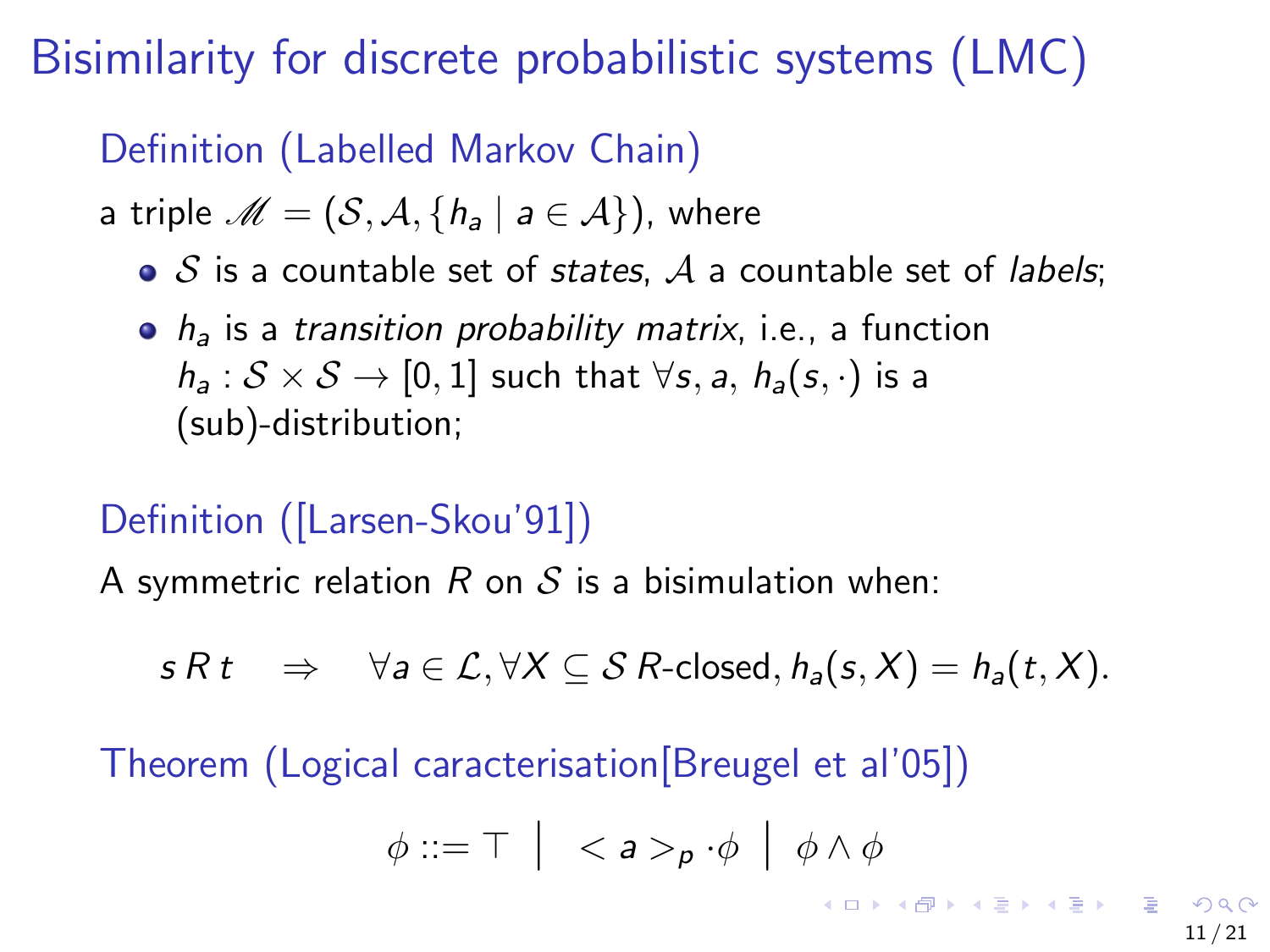# A Labelled Markov Chain for  $\Lambda_{\oplus}$  [Dal Lago et al'14]



$$
\vdots \qquad \qquad \vdots
$$
\n
$$
N\{L/x\} \leftarrow \frac{L}{1} \lambda x.N
$$

### Theorem (Dal Lago et al'14, Crubillé et al'14)

| $\overline{E}^{\mathsf{ctx}}$<br>$\sim$ | $\equiv$ <sup>ctx</sup><br>$\sim$ $\sim$ $\sim$ | $\prec$ $\subset$ $\prec$ ctx | $\angle$ ctx $\subset$<br>$=$ $\sim$ |
|-----------------------------------------|-------------------------------------------------|-------------------------------|--------------------------------------|
|                                         |                                                 |                               |                                      |
|                                         |                                                 |                               |                                      |

K ロ ⊁ K 個 ≯ K 君 ⊁ K 君 ⊁ … э  $209$ 12 / 21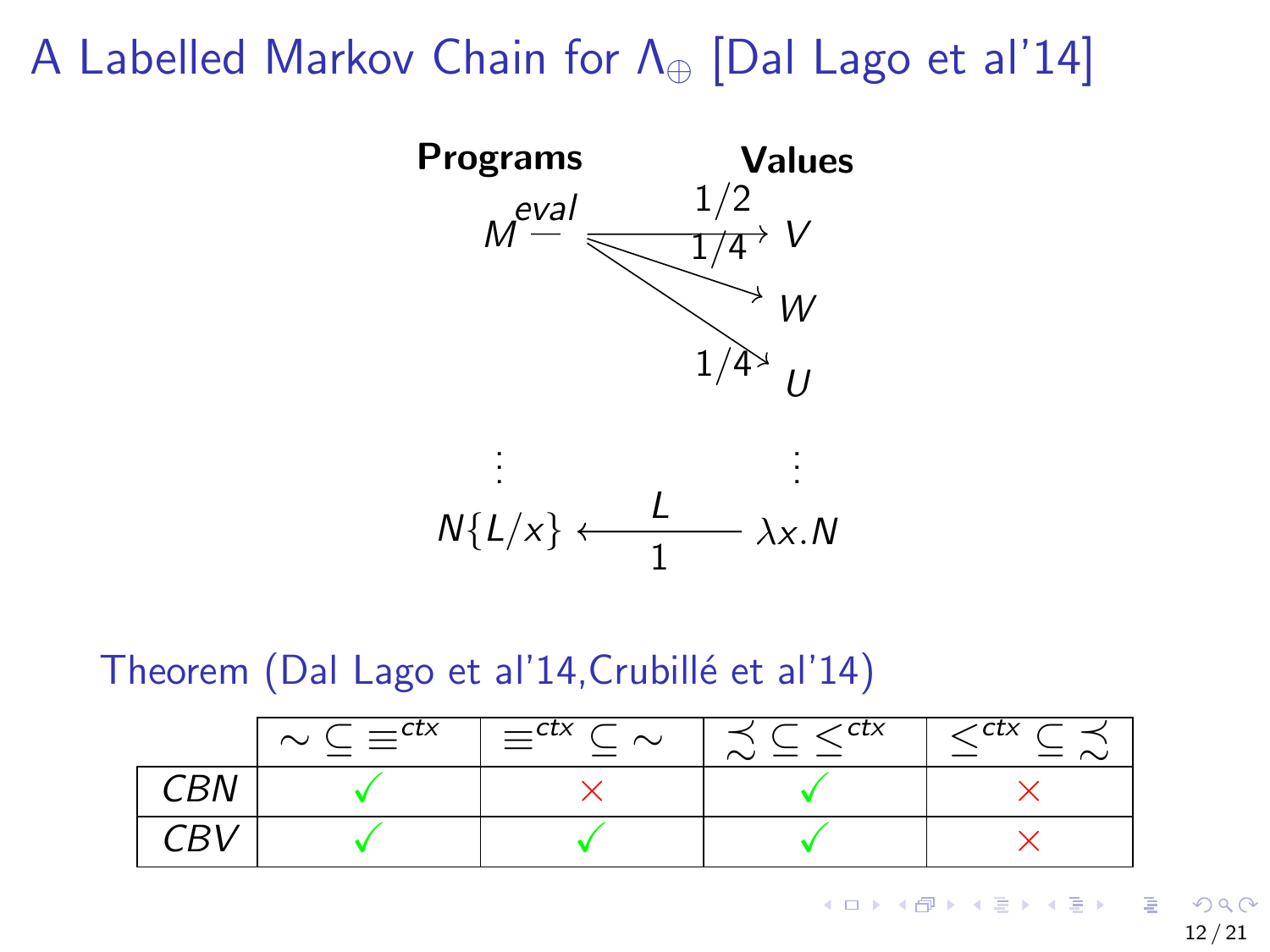# The subject of this talk: the continuous case

Definition (Labelled Markov Process)

A triple  $(S, \mathcal{A}, \{h_a \mid a \in \mathcal{A}\})$ , where S is measurable, A is an arbitrary set, and for every  $a \in \mathcal{A}$  the map  $h_a : \mathcal{S} \times \Sigma_{\mathcal{S}} \rightarrow [0,1]$  is a sub-probability kernel.

### From the literature

**Two** distincts notions of bisimulations exist for LMPs:

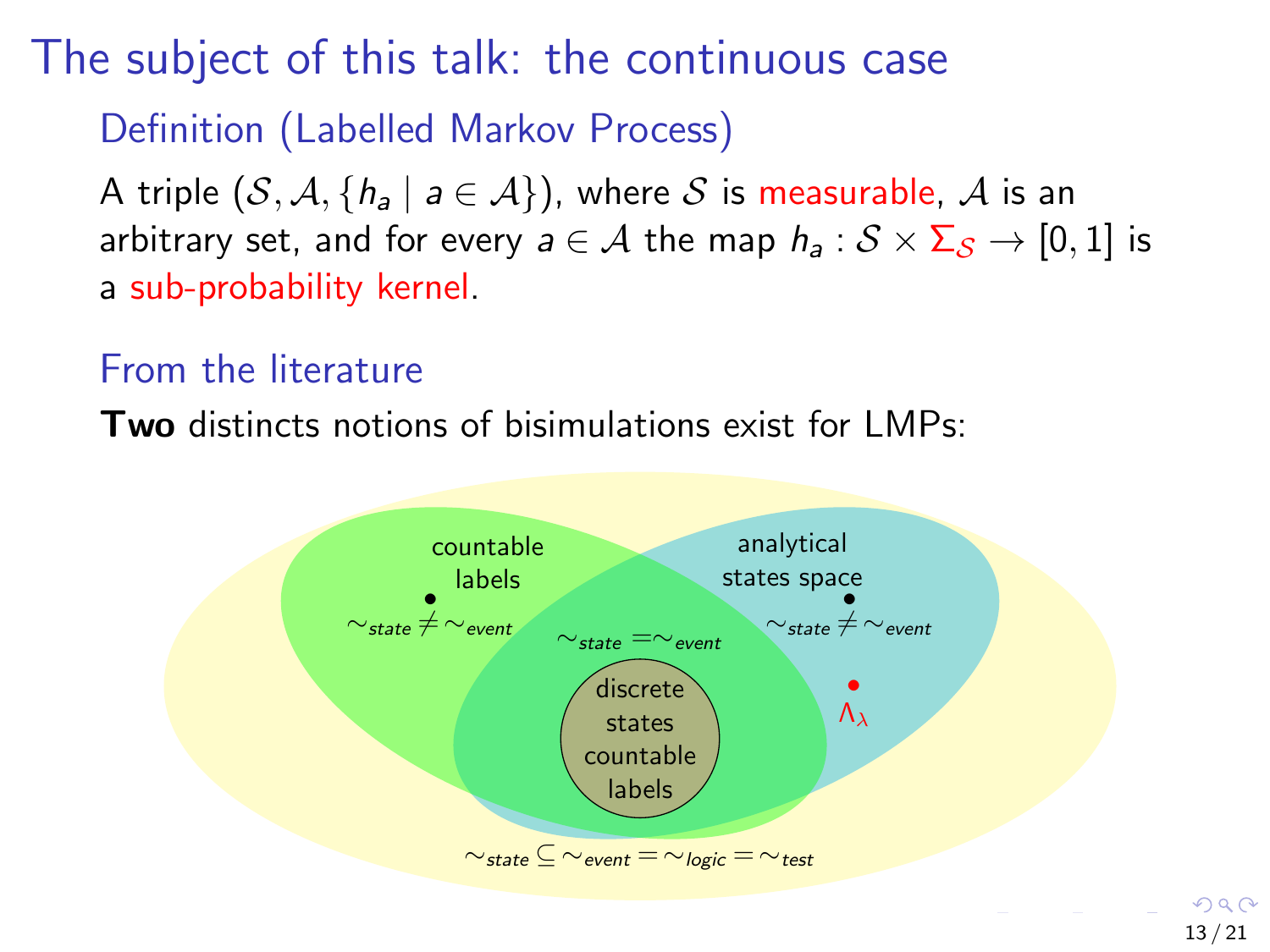### Definition (for Labelled Markov Chain)

A symmetric relation R on S is a bisimulation when:

$$
s R t \Rightarrow \forall a \in \mathcal{L}, \forall X R \text{-closed}, h_a(s, X) = h_a(t, X).
$$

### Proposition (Dal Lago-Gavazzo'19)

Applicative state bisimulation is sound (w.r.t. context equivalence) for  $\Lambda_{\lambda}$ .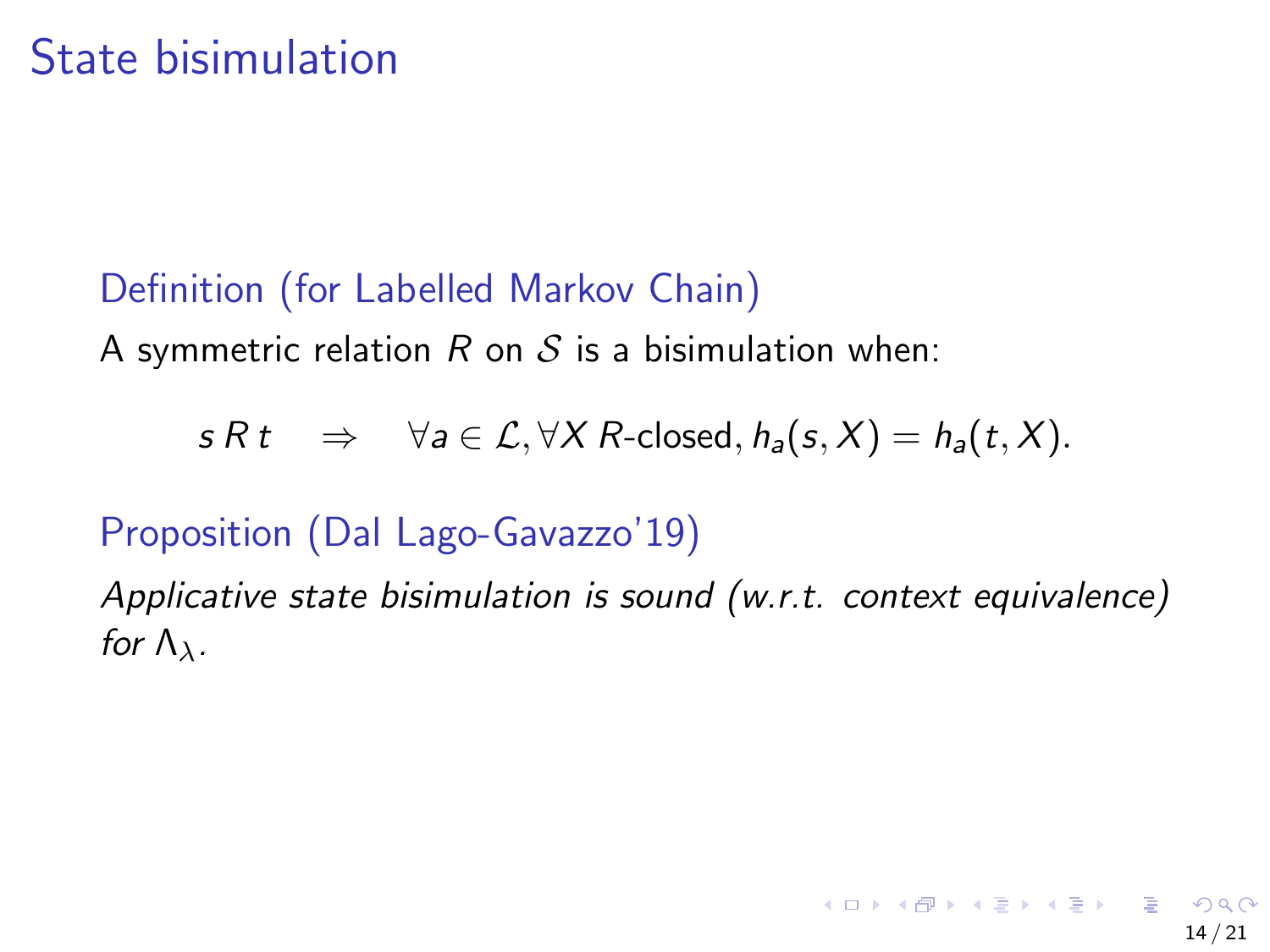### Definition (for Labelled Markov Process)

A symmetric relation R on S is a bisimulation when:

$$
s R t \Rightarrow \forall a \in \mathcal{L}, \forall X \in \Sigma_{\mathcal{S}} R\text{-closed}, h_a(s, X) = h_a(t, X).
$$

### Proposition (Dal Lago-Gavazzo'19)

Applicative state bisimulation is sound (w.r.t. context equivalence) for  $\Lambda_{\lambda}$ .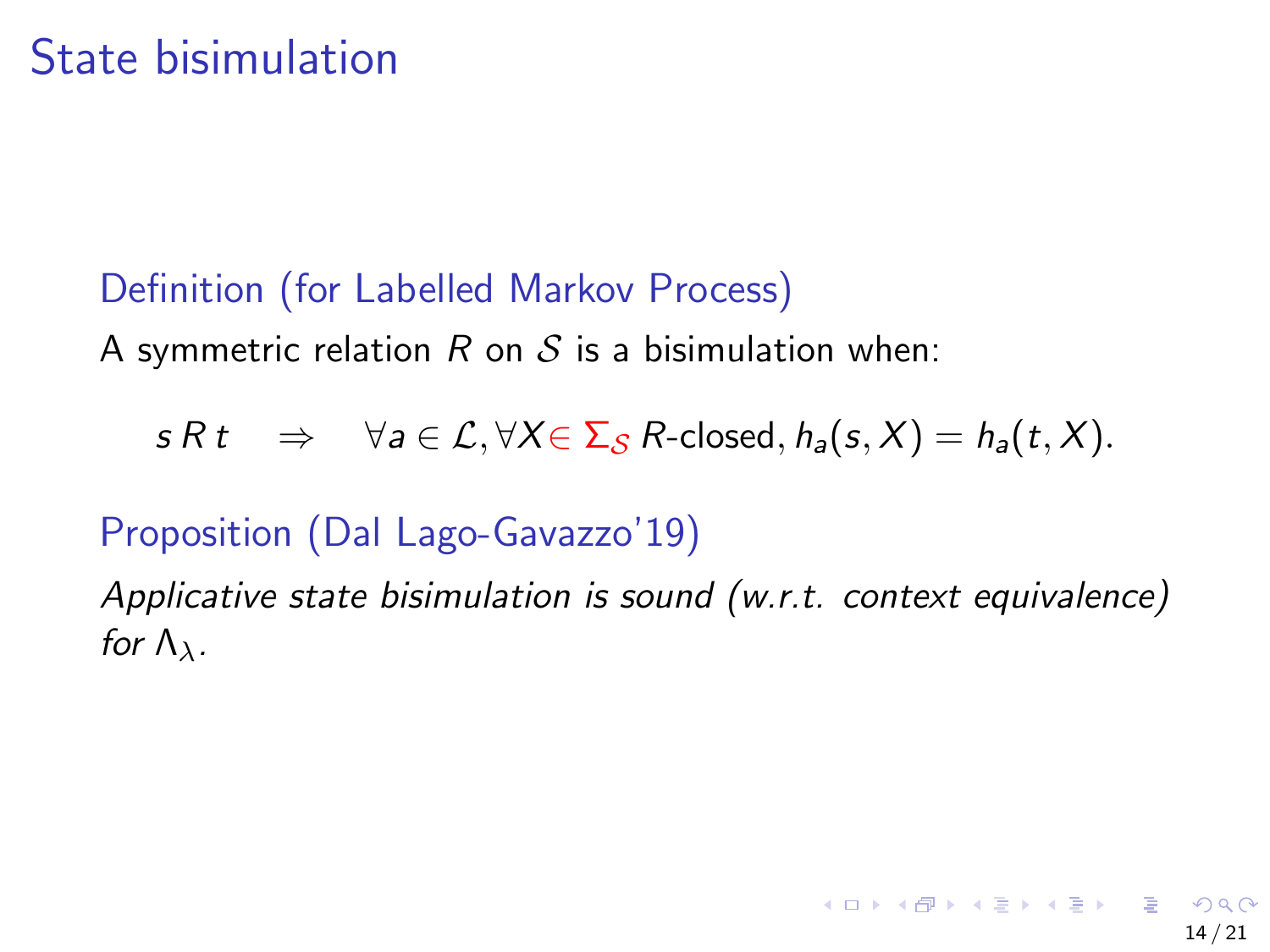#### <span id="page-20-0"></span>Theorem

### Applicative state bisimulation is not complete for  $\Lambda_{\lambda}$ .

Proof.



 $M$  and  $N$  are context equivalent [Staton et al'21], but not bisimilar. 15 / 21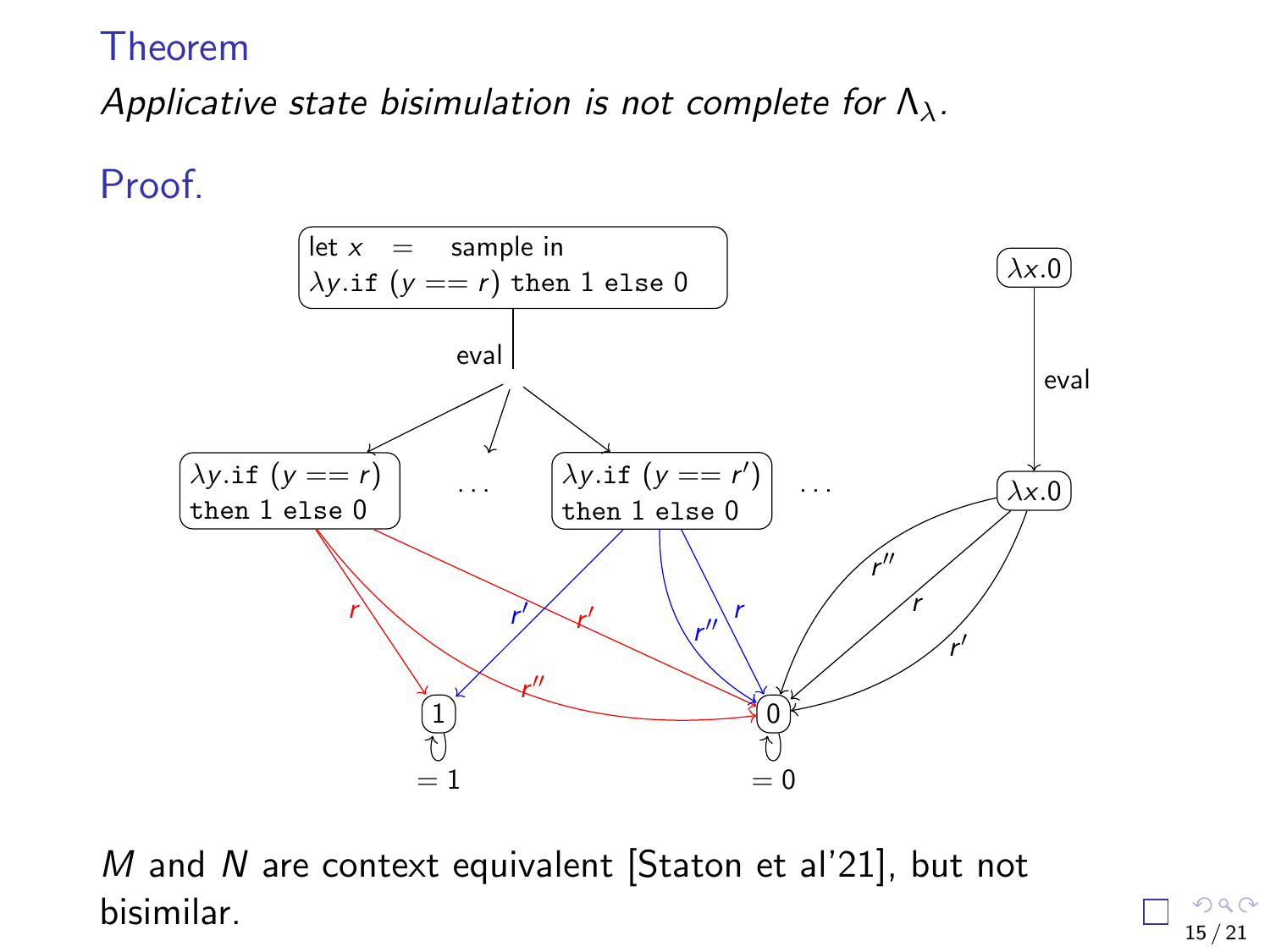# <span id="page-21-0"></span>Event bisimulation for  $\Lambda_{\lambda}$

## Definition

An event bisimulation on a LMP  $(\mathcal{M}, \Sigma, \{h_a : a \in \mathcal{A}\})$  is a sub- $\sigma$ -algebra  $\Lambda$  of Σ, such that  $(M, \Lambda, \{h_a \mid a \in A\})$  is a LMP.

### **Proposition**

logical caracterisation [Breugel et al'05]

#### Theorem

Applicative event bisimulation is complete, but not sound.

### Proof.

- completeness proof: uses the logical caracterisation
- counter-example for soundness:

$$
M := \text{let } x = \text{sample in } (\lambda y. ((\text{if } x == y \text{ then } 1 \text{ else } 0) \oplus x)),
$$
  

$$
N := \text{let } x = \text{sample in } (\lambda y. (0 \oplus x)),
$$
  

$$
C = (\text{ let } z = [] \text{ in } z(z1)).
$$

M and N are event bisimilar, but not c[on](#page-20-0)[te](#page-22-0)[xt](#page-20-0) [e](#page-21-0)[q](#page-22-0)[u](#page-4-0)[iv](#page-5-0)[al](#page-26-0)[en](#page-0-0)[t.](#page-26-0)  $\bigcap_{16/21}$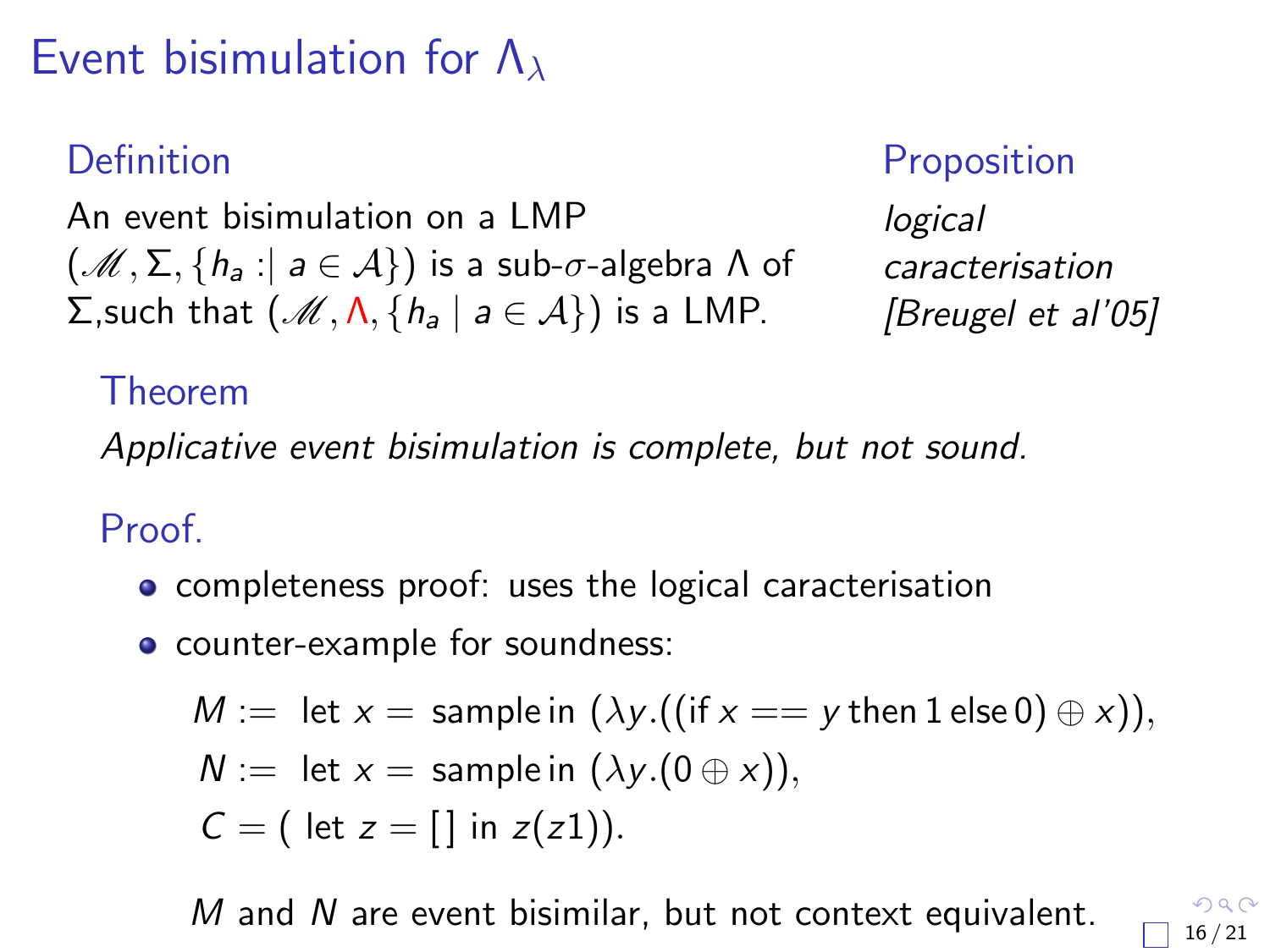<span id="page-22-0"></span> $\Lambda_{\lambda}$  with only continuous primitive functions

$$
M \in \Lambda_{\lambda,c} ::= x \mid \lambda x^{A} \cdot M \mid (MN) \mid (YN)
$$
  
\n
$$
\mid \text{ if } z \in M, N, L) \mid \text{ let } (x, M, N)
$$
  
\n
$$
\mid M \oplus N \mid \underline{n} \mid \text{ succ } (M) \mid \text{ pred } (M), \qquad n \in \mathbb{N}
$$
  
\n
$$
\mid \text{ sample } \mid \underline{r} \mid \underline{f}, \qquad r \in \mathbb{R}, f : \mathbb{R} \to \mathbb{R} \text{ continuous}
$$

Previous counter-examples cannot be written in this language.

17 / 21

K ロ ▶ K 個 ▶ K 글 ▶ K 글 ▶ │ 글 │ ◆) Q ( º

Question:

Can we recover  $\sim_{event}=\sim_{context}=\sim_{state}$ ?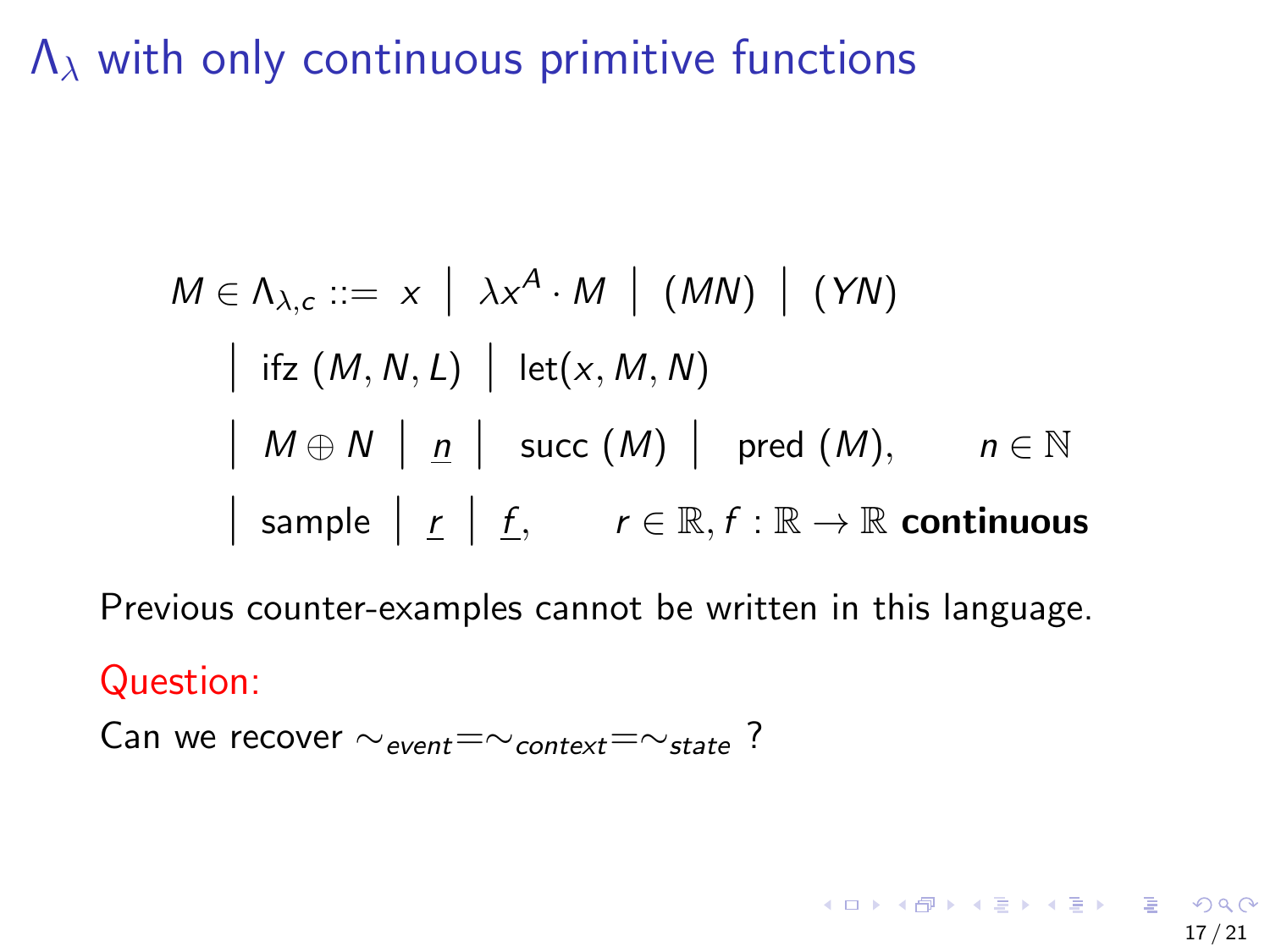## Our demarch

Build a class of LMP with uncountable labels such that the two bisimulations coincide.



analytical states spaces, uncountable labels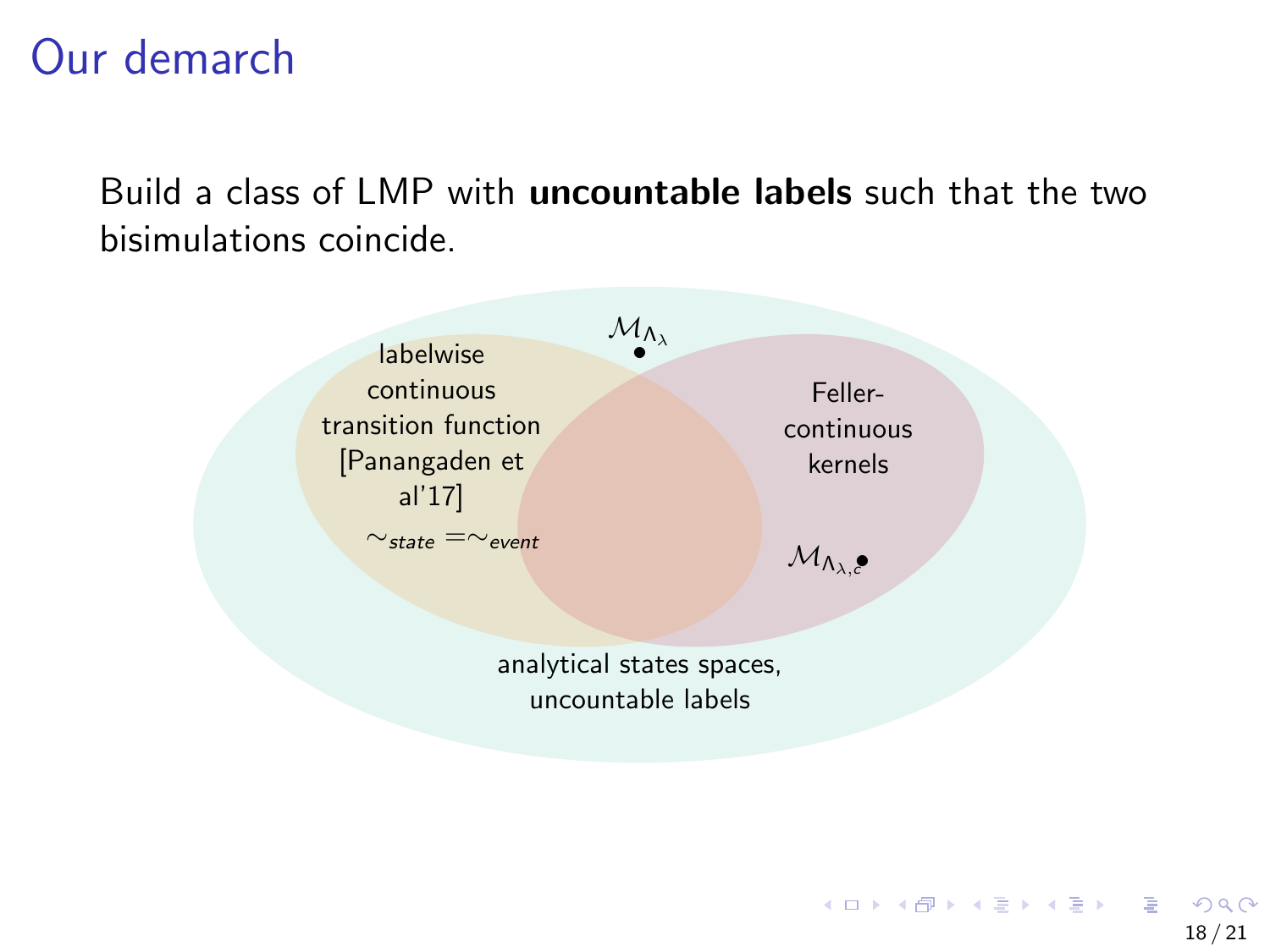## Feller Continuous LMPs

### Definition

X a polish space,  $(\mu_n)_{n\in\mathbb{N}}$  a sequence of measures over X.  $(\mu_n)_{n\in\mathbb{N}}$  converges weakly toward  $\mu$  when  $\forall f : X \to \mathbb{R}$  bounded and continuous function:

$$
\lim_{n\to\infty}\int_X f.d\mu_n=\int_X f.d\mu.
$$

#### Definition

A LMP  $\mathcal{M} = (\mathcal{S}, \mathcal{A}, \{h_a \mid a \in \mathcal{A}\})$  with  $\mathcal{S}, \mathcal{A}$  polish spaces. M is Feller continuous when:

- for every  $a \in \mathcal{A}$ , the map  $h_a : \mathcal{S} \to \text{Distrs}(\mathcal{S})$  is continuous;
- for every  $s \in \mathscr{M}$  the map  $h_{(\cdot)}(s)$  :  $a \in \mathcal{A} \mapsto h_{a}(s) \in \mathsf{Distrs}(\mathcal{S})$ is continuous.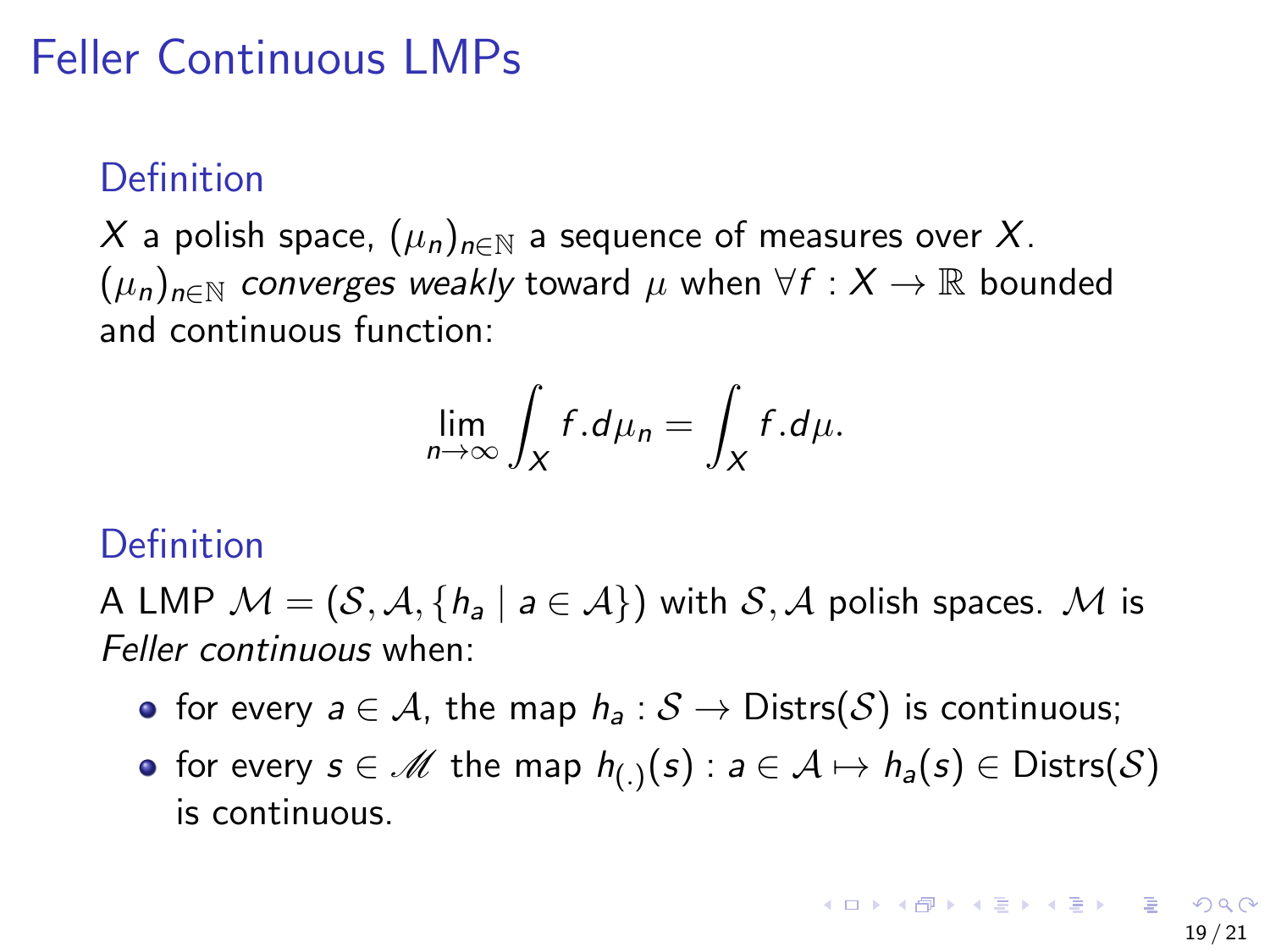Bisimulations for Feller continuous LMPs

### Theorem

For Feller continuous LMPs, state bisimulation and event bisimulation coincide.

### Proof.

Uses a result from optimal transport [Villani'08].

#### Theorem

 $\Lambda_{\lambda,c}$  is Feller continuous, thus  $\sim_{event}=\sim_{context}=\sim_{state}$ .